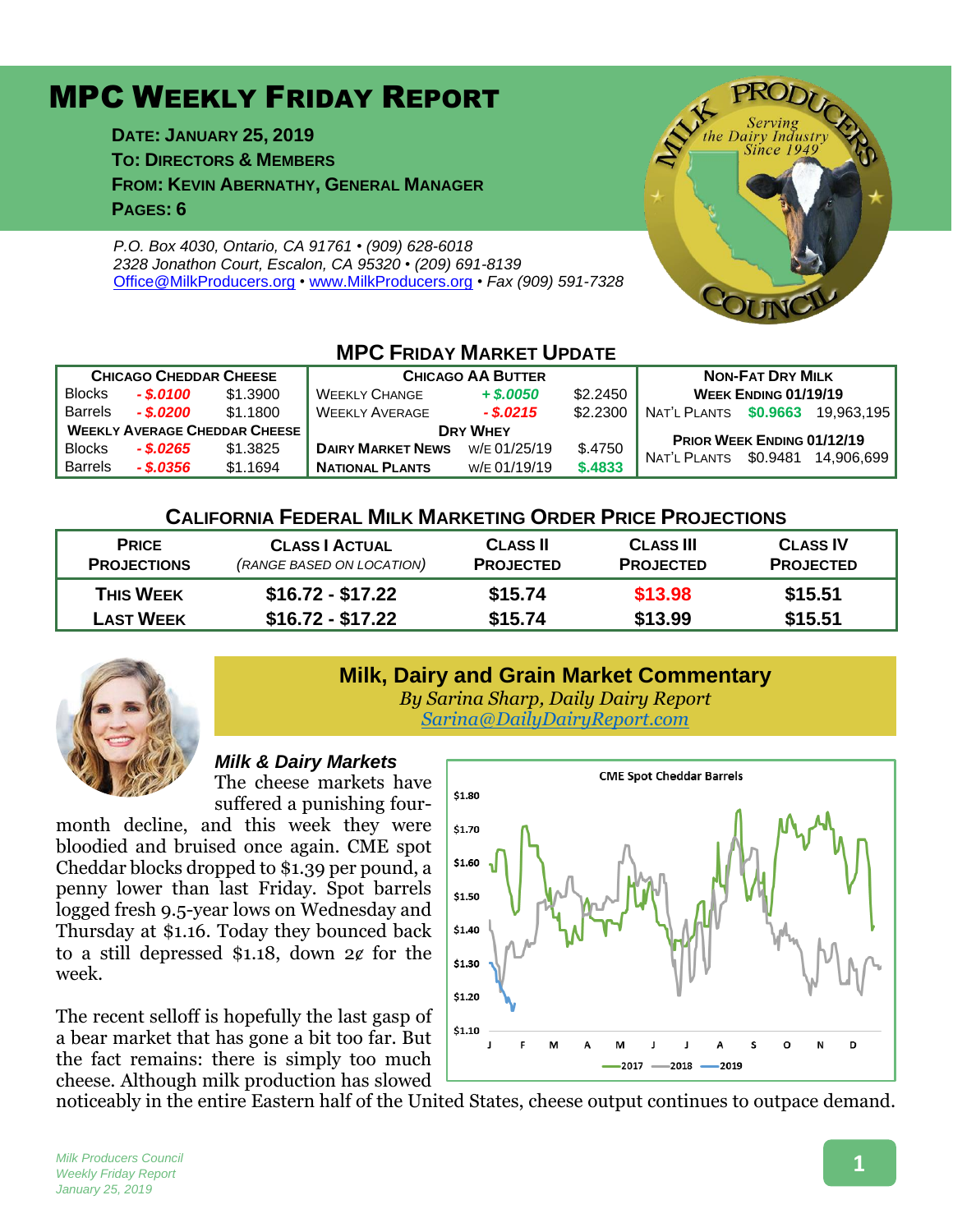This week, amidst brutally cold weather in the Midwest, some cheesemakers tell USDA's *Dairy Market News* that they are at their lightest workweek in years. However, some of their peers in the same region are running normal production schedules. Any shortfall among individual operators in the heartland is likely to be offset by persistently strong production in other regions and by the nation's expanded capacity to make cheese.

Why would processors continue to make barrels as prices flounder? In the West, where milk supplies remain heavy, they simply cannot afford to switch product lines and lower throughput. Barrel Cheddar is by far the most efficient use of plant capacity, making it difficult to abandon when milk is plentiful, despite the lure of greater profits margins on other cheese varieties. Cheese production in general, and barrel production in particular, are likely to remain burdensome until milk output slows in the western half of the nation.

Meanwhile, the weather has chilled demand. According to *Dairy Market News*, "Cheese demand is steady to lower nationwide. Northeastern customer bases experiencing and/or expecting severe winter



weather are downsizing orders from Midwestern cheese makers, particularly pizza cheese producers."

But in warmer climes, demand remains respectable. U.S. cheese is a bargain. Despite punitive tariffs, U.S. cheese continues to move to Mexico in large volumes. According to Mexican Customs data, our southern neighbor imported 4% more cheese in 2018 than in 2017, and the United States accounted for 75% of the total, up from a 72% share in 2017 and a 67% stake in 2016. The U.S. Dairy

Export Council (USDEC) notes that the figures could have been even better. In the absence of the steel and aluminum tariffs, USDEC's representative in Mexico estimates that Mexican cheese imports would have climbed 10 to 12% from 2017, and that the U.S. could have improved its marketshare further. Recently, foreign buyers including Mexico have had an opportunity to purchase U.S. cheese at better prices than those that contributed to last year's growth, and U.S. cheese exports are likely to rise accordingly.

Whey powder took a big step back, contributing to a steep selloff in Class III futures. CME spot dry whey lost a dime, no small feat for a market worth only 40.5¢ per pound. With that Class III futures posted double-digit losses; both May and June were at least 50 $\epsilon$  in the red. February Class III dropped below \$14 per cwt. Yesterday, February through June contracts posted life-of-contract lows.

Whey buyers seem to have all the product they need, and they are awaiting lower prices before they shop again. Furthermore, there are concerns that the spread of African swine fever through China's immense hog herd will diminish demand for whey in pig rations. Chinese whey imports in December fell 5.7% from year-ago levels. Chinese imports of U.S. whey, which have struggled since tariffs were imposed in July, fell 43% from December 2017. Chinese imports of whey protein concentrate and whey protein isolate improved compared to last year, but much of the new business went to Germany.

China's hunger for milk powders impressed in December. China imported 45.4 million pounds of skim milk powder (SMP) last month, some 70% more than in December 2017. Chinese imports of whole milk powder (WMP) doubled. Chinese milk powder imports often fade throughout the year, as zero- and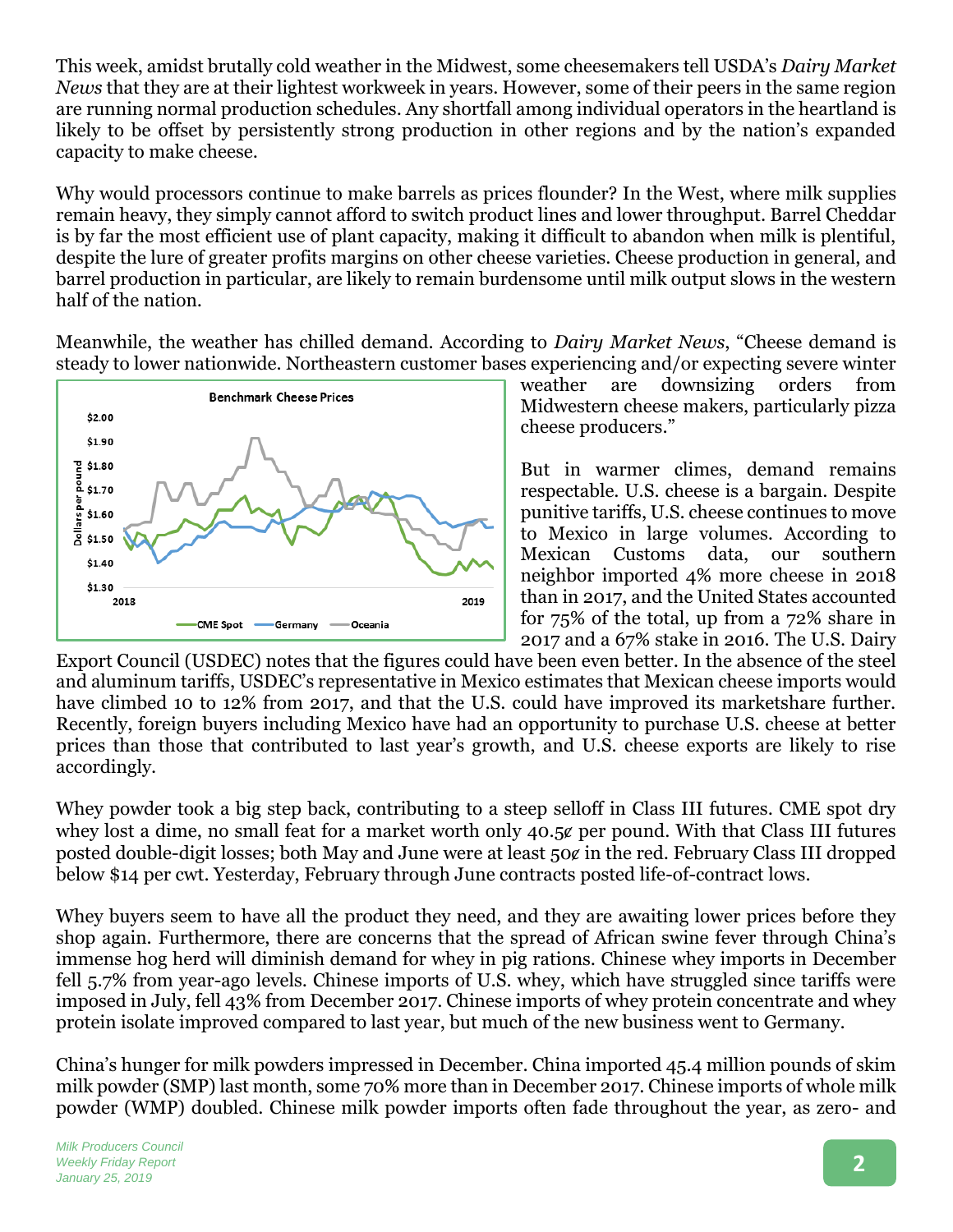low-tariff quota volumes run out, but this year imports accelerated into year-end. Fourthquarter SMP imports were stronger than any October-to-December run aside from the record-setting volumes of 2013. For the year, Chinese SMP imports were the highest ever, and up 13.4% from 2017. Chinese WMP imports fell short of the record set in 2014 but still topped 2017 by 10.6%.

China's appetite is helping to erode global milk powder inventories. The European Commission managed to clear all but the last



**Chinese SMP Imports** 700 600  $\begin{array}{l} 400 \\ 400 \\ 640 \\ 640 \\ 300 \\ 200 \end{array}$ 100 0 2010 2011 2012 2013 2014 2015 2016 2017 2018

> volumes, with the help of subsidies that likely violate WTO rules. They likely reckon it's better to ask forgiveness than permission. It's more likely their malfeasance will be overlooked if the market continues to climb.

U.S. milk powder inventories are surely waning as well, although we lack the data to confirm the size of the drawdown while the statisticians at USDA are furloughed. Tighter milk in the Eastern United States is translating into a sizeable slowdown in milk powder production. *Dairy Market News* reports that spot NDM is difficult to come by

in the Midwest "and some suppliers report being sold out through Q1." In the East, several manufacturers report ambitions to produce more NDM for storage, "but right now they don't have the time and milk necessary to do that." CME spot NDM slipped back to \$1.0125 per pound this week, down  $1.75¢$  from last Friday. Still, it is not far from the recent highs.

8 million pounds of SMP from its Intervention storage program, although some product remains in

The butter market remains comfortable in the \$2.20 to \$2.30 range, a perch from which it has hardly strayed since mid-October. This week spot butter climbed a half-cent to \$2.245. Cream is plentiful in

the West, and churns are running hard. Most Class IV futures took a small step back this week, but they remain at much better levels than those that prevailed in 2018. February and March futures are just shy of the \$16 mark, and deferred contracts are well above it.

Australia reported November milk collections down 7.8% from a year ago.



Slow growth in U.S. milk production in November and contraction in Australia and Europe contributed to a 0.65% decline in combined milk production among the major global players, the first such decline since January 2017. And, unlike January 2017, there is not a mountian of milk powder in inventory to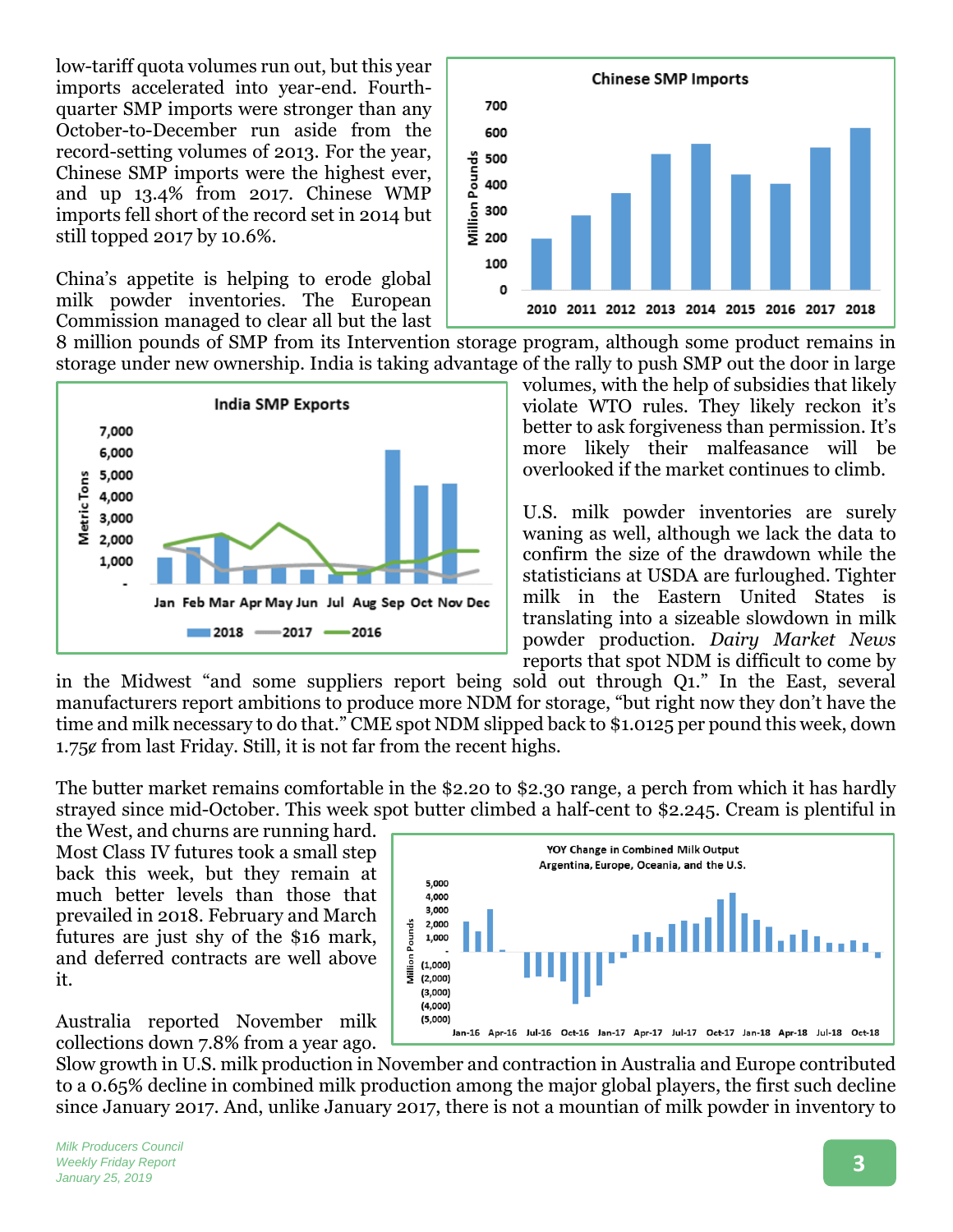anchor the market. For three years, Class IV futures have been singing the blues. Today, they look ready to rock and roll.

### *Grain Markets*

The grain markets were quiet this week. March corn slipped  $1.5¢$  to \$3.8025 per bushel. March soybeans climbed 8.5¢ to \$9.2525 due to concerns that drier-than-normal weather in Brazil would reduce soybean yields. But below-normal rainfall in a region that is practically a rainforest is not dry by any means. Most fields have received a few inches of rain in the past few weeks. Yields may be slightly less than ideal, but the South American soybean crop is still likely to be substantial. Global soybean supplies remain abundant.



**Agricultural Overtime Pay Takes Effect This Year** *By Kevin Abernathy, General Manager Kevin@MilkProducers.org*

Assembly Bill 1066, passed in 2016, removed the exemption for agricultural employees regarding hours, meal breaks and other working conditions. It also created a timetable for phasing-in overtime pay for agricultural workers, which

took effect January 1, 2019. Yesterday, the California Labor Commissioner's Office posted guidance for the overtime pay schedule. We encourage you to read it [here.](https://www.dir.ca.gov/dlse/Overtime-for-Agricultural-Workers.html)

Employers with 26 or more employees are subject to the new overtime pay laws, effective January 1, 2019. For employers with 25 or fewer employees, mandatory overtime pay takes effect January 1, 2022. Over time pay is 1.5x the employee's regular rate of pay following a certain number of hours worked in a day or per week. The charts below provide a quick reference for the phased-in changes through 2025.

| Overtime pay schedule for agricultural workers<br>at large employers<br>(26 or more employees) |                          |                        |  |
|------------------------------------------------------------------------------------------------|--------------------------|------------------------|--|
| <b>Date</b>                                                                                    | <b>Hours in</b><br>a day | Hours in a<br>workweek |  |
| <b>January 1, 2019</b>                                                                         | 9.5                      | 55                     |  |
| <b>January 1, 2020</b>                                                                         | 9                        | 50                     |  |
| <b>January 1, 2021</b>                                                                         | 8.5                      | 45                     |  |
| January 1, 2022*                                                                               | 8                        | 40                     |  |

| Overtime pay schedule for agricultural<br>workers at small employers<br>(25 or fewer employees) |                   |                        |  |
|-------------------------------------------------------------------------------------------------|-------------------|------------------------|--|
| Date                                                                                            | Hours in<br>a day | Hours in a<br>workweek |  |
| January 1, 2022                                                                                 | 9.5               | 55                     |  |
| <b>January 1, 2023</b>                                                                          | 9                 | 50                     |  |
| <b>January 1, 2024</b>                                                                          | 8.5               | 45                     |  |
| January 1, 2025*                                                                                | 8                 | 40                     |  |

\* *Double the regular rate of pay applies after 12 hours*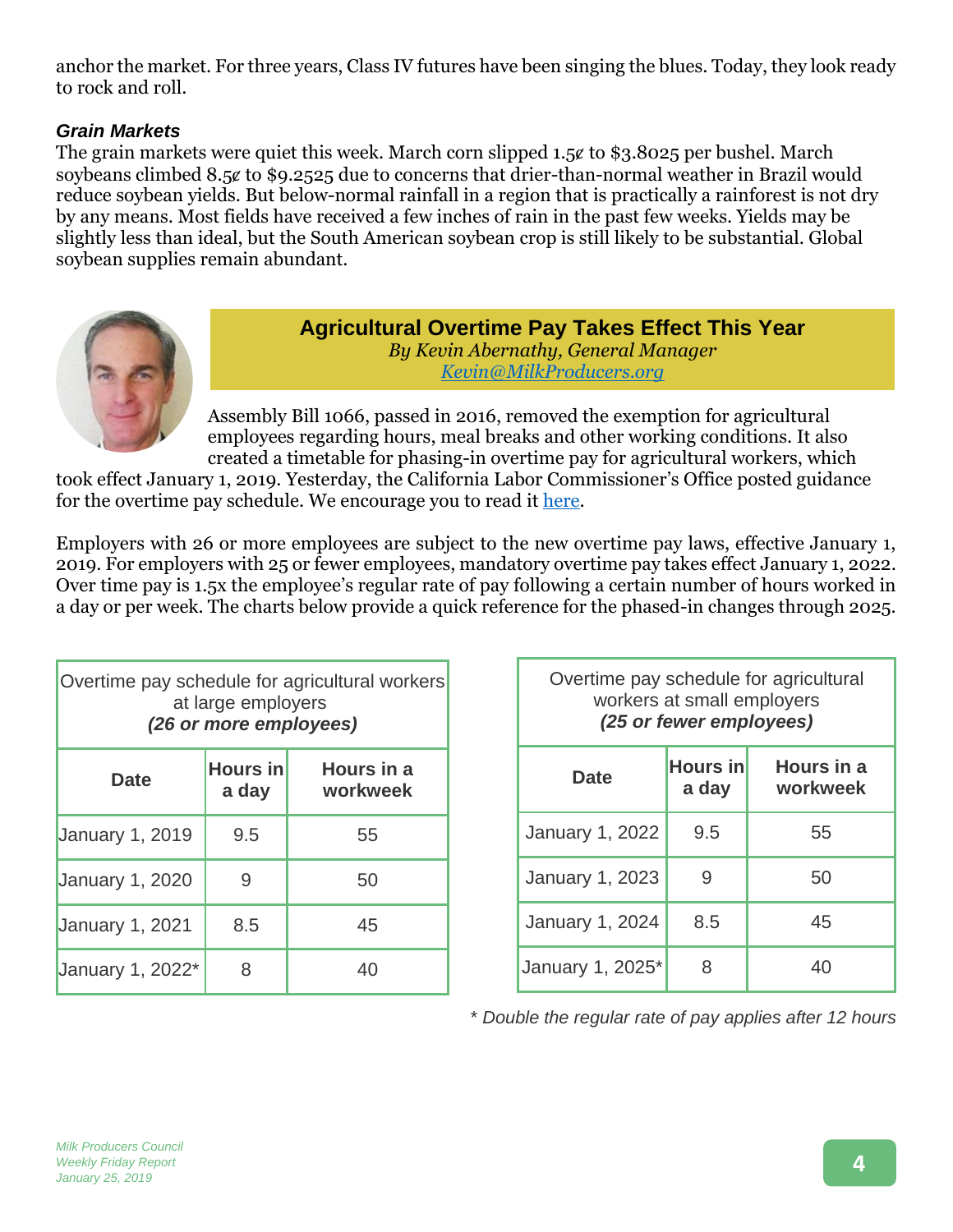### **State Water Board Holding Stakeholder Meetings Regarding Fee Increases for Confined Animal Facilities Program (Dairies)**

*By Kevin Abernathy, General Manager*

After raising water quality permit fees 6.2% in September 2018, the State Water Resources Control Board is considering another fee increase for fiscal year 2019-20 for farms permitted under its Confined Animal Facilities Program, which includes dairies. Part of its conceptual proposal includes charging dairies for what it calls "excess heifers," however a formal plan has not been offered by the State Water Board. MPC, along with the Dairy Cares coalition, is opposed to any fee increase for dairies and we continue to be involved with litigation brought forth by MPC and other dairy trade groups against the State Water Board regarding previous fee increases.

The State Water Board is holding meetings for interested parties regarding its Confined Animal Facilities Program fees. These meetings are a great opportunity for dairy farmers to voice their opposition to any proposed fee increase, especially in light of the extremely difficult economic situation that has plagued our producer community for years. See the schedule below for the fee stakeholder meeting schedule.

### **FEES STAKEHOLDER MEETINGS SCHEDULE – CONFINED ANIMAL FACILITIES PROGRAM**

| Friday,<br>January 25     | 10 $am - 12 pm$ | City of Petaluma Community Center, Meeting Room<br>320 North McDowell Blvd., Petaluma |
|---------------------------|-----------------|---------------------------------------------------------------------------------------|
| Wednesday,<br>February 20 | 10 $am - 12 pm$ | Stanislaus County Harvest Hall - East Rooms<br>3800 Cornucopia Way, Modesto           |
| Wednesday,<br>February 27 | 10 $am - 12 pm$ | <b>Eastern Municipal Water District</b><br>2270 Trumble Road, Perris                  |
| Thursday,<br>March 7      | 10 $am - 12 pm$ | UC Cooperative Extension - Humboldt<br>5630 South Broadway, Eureka                    |



**Some Good News** *By Geoff Vanden Heuvel, Director of Regulatory & Economic Affairs [Geoff@MilkProducers.org](mailto:Geoff@MilkProducers.org)*

It may seem obvious to everybody else, but one of the facts about California's water system that really hit home with me since moving to the Central Valley last June is

how much we depend on winter precipitation each year for our water supply. We are not exactly hand to mouth, but we are way closer to that than many city folks might realize. So, the rain and snow of the last few weeks are a really big deal.

The following excerpt from the KQED article, "580 billion gallons. That's How Much Water Recent Storms Added to California Reservoirs," calculates just how big this is. Read the full article [here.](https://www.kqed.org/science/1937133/580-billion-gallons-thats-how-much-water-recent-storms-added-to-california-reservoirs)

"*The round of [storms](https://www.kqed.org/science/1936853/here-comes-the-big-bay-area-storm-dangerous-blizzard-conditions-in-sierra-nevada) that soaked California in recent weeks has brought a huge influx of water to the state. According to a new [analysis](https://www.mercurynews.com/2019/01/23/california-rainfall-reservoir-level-sierra-snow/) by The Mercury News, California reservoirs are now holding an additional 580 billion gallons compared to the start of the year. And the [snowpack](https://www.sfgate.com/weather/article/Sierra-snow-pack-size-percent-of-average-2019-13552288.php) also got a big boost. The report utilized data from 47 key reservoirs monitored by the [state.](https://water.ca.gov/) Mercury News reporter and KQED Science Managing*